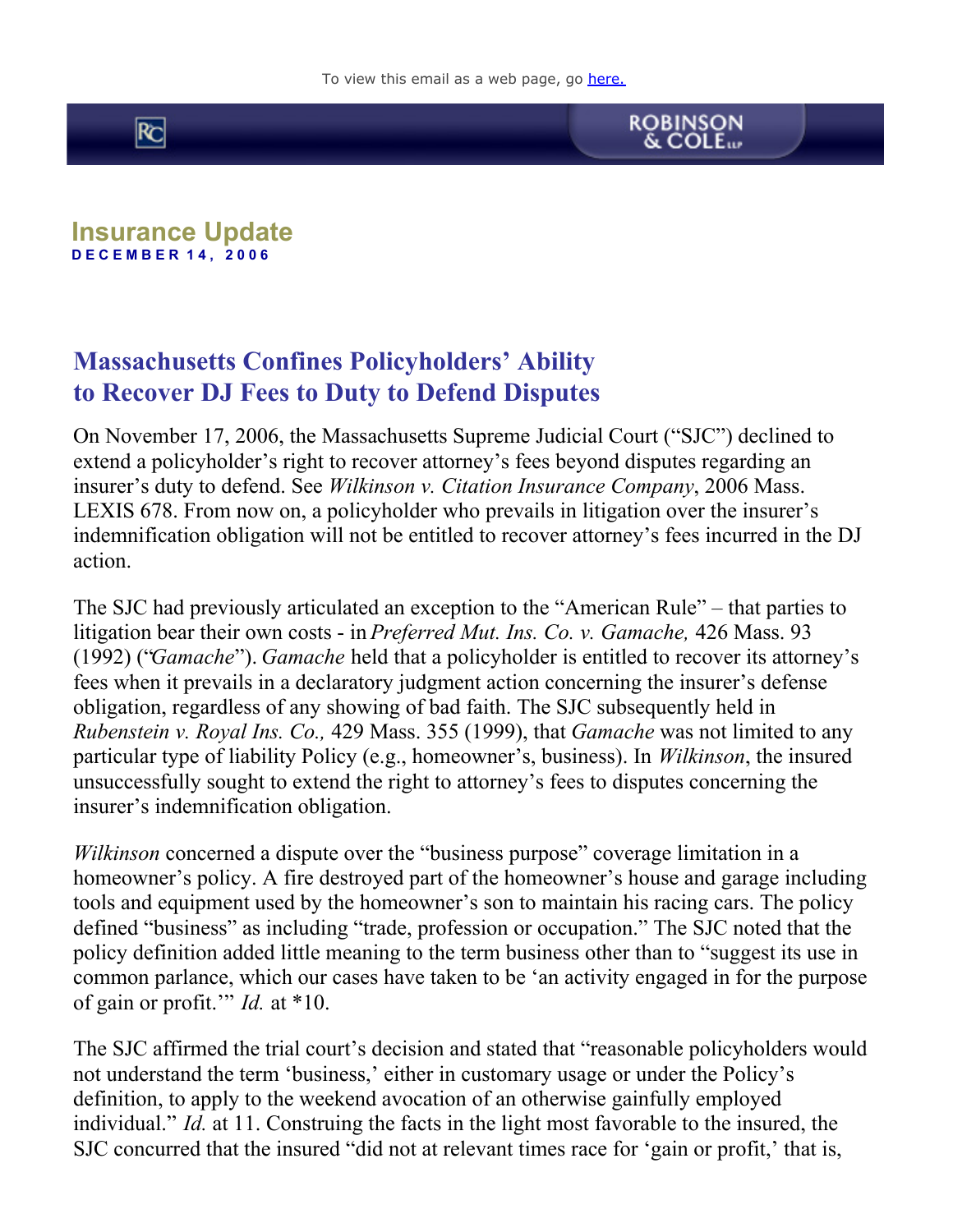for a 'business' purpose. *Id.* Consequently, the court affirmed the insurer's obligation to indemnify the Wilkinsons for the full amount owed under the Policy.

Next, the insurer challenged the trial court's award of attorney's fees to the insureds. The insureds advanced two arguments to extend the *Gamache* rule to duty to indemnify disputes. The insureds first argued that *Gamache* and its progeny did not distinguish between the duty to defend and the duty to indemnify in any significant way. Second, the insureds argued that "the existence of a special relationship between an insured and insurer" warranted an exception to the American Rule. *Id.* at \*17, quoting *Gamache*.

Rejecting the insureds' first argument, the SJC enunciated the "meaningful difference" between the distinct duties of defense and indemnification, emphasizing that time is of the essence in the duty to defend context. The SJC similarly rejected the insureds' second argument, i.e., that "the relative bargaining power of the parties to an insurance contract is a distinguishing feature warranting an exception to the American Rule in insurance cases." *Id.* at \*20. The SJC contrasted the insured's "David and Goliath" argument with the reality that an insurer who correctly declines coverage sometimes incurs the expense of litigation for coverage that it never agreed to provide. The court described Massachusetts' "comprehensive regulatory [and statutory] scheme" as an adequate safeguard to discourage unfair or abusive tactics and ensure consistency and fairness in insurance contracts.

Finally, the SJC noted that most state courts that have considered the issue have declined to create an exception to the American Rule for indemnification coverage disputes. To date, West Virginia, Wisconsin and Montana are the only jurisdictions whose state supreme courts permit policyholders to recover their legal fees when they establish a duty to indemnify. *Id.* at \*27.

The SJC's decision marks a significant victory for insurers who legitimately wish to dispute whether they have an indemnification obligation under policy terms and conditions. The decision reflects the reality that Massachusetts already has a wealth of case law and statutory protections for insurance consumers, many of whom are commercial entities or sophisticated businesspersons.

For more information, please contact Barbara O'Donnell at [bodonnell@rc.com](mailto:bodonnell@rc.com), Catherine O'Donnell at [codonnell@rc.com](mailto:codonnell@rc.com), or Dan Sullivan at [dsullivan@rc.com](mailto:dsullivan@rc.com). By telephone, they can be reached at 800-762-2678. Visit our Insurance website at [www.rc.com](http://www.rc.com/). If you would like certain information covered in future communications, let us know. We welcome your feedback.

© 2006 Robinson & Cole LLP

All rights reserved. No part of this document may be reproduced, stored in a retrieval system, or transmitted in any form or by any means, electronic, mechanical, photocopying, recording, or otherwise, without prior written permission. This newsletter should not be considered legal advice and does not create an attorney-client relationship between Robinson & Cole LLP and you. Consult your attorney before acting on the information in this newsletter.

This email was sent to: **archive@rc.com**

This email was sent by: Robinson & Cole LLP 280 Trumbull Street Hartford, CT 06103 Attn: Client Relations



forward to a friend